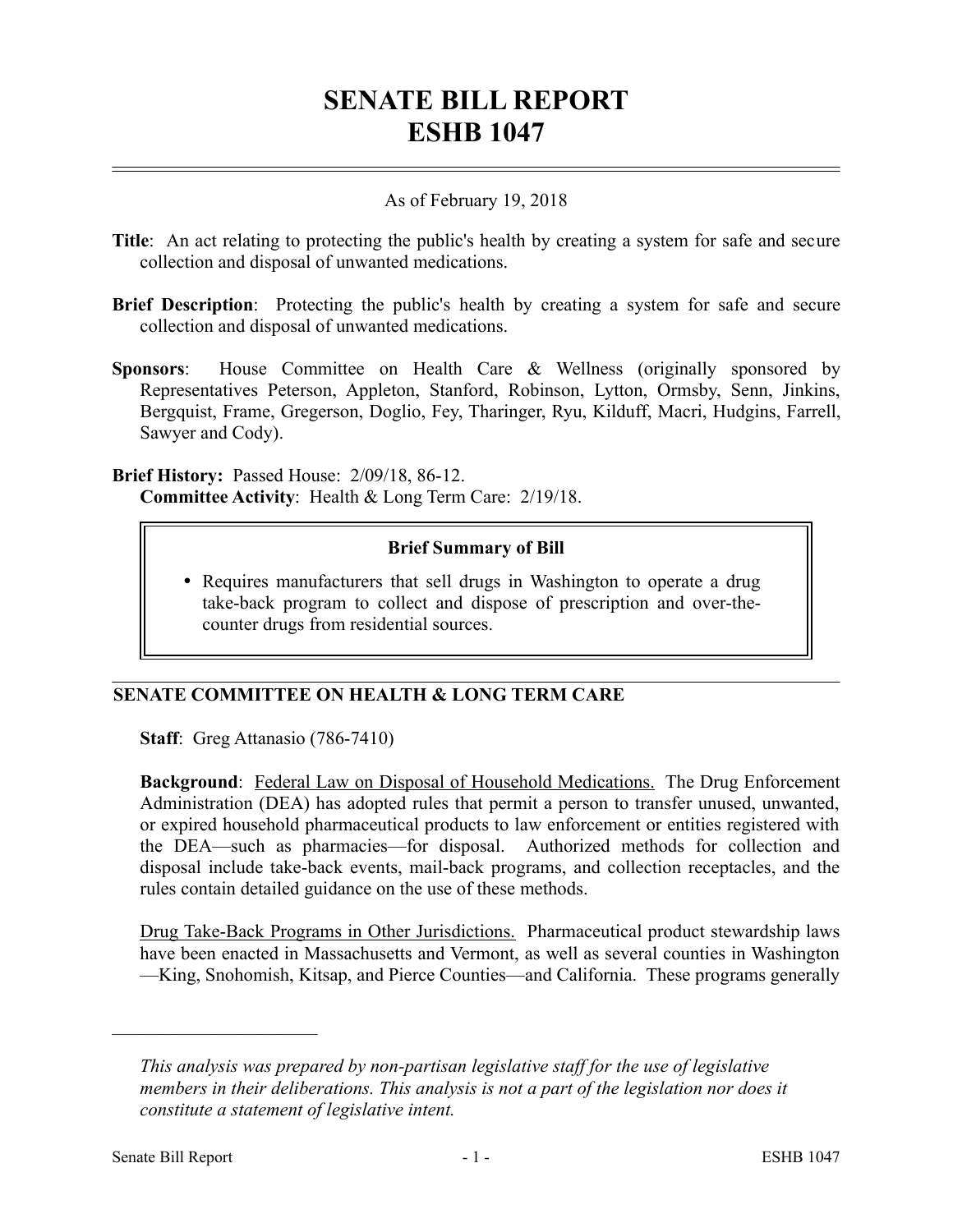require drug manufacturers to fund a system for the collection and disposal of unwanted medications.

Disposal of Pharmaceuticals from Household Sources. Although it is not required, the Environmental Protection Agency recommends that household pharmaceuticals collected through a take-back program be disposed of at a permitted hazardous waste combustor, or when that is not feasible, a large or small municipal waste combustor.

**Summary of Bill:** Drug Take-Back Program Participation. Drug manufacturers that sell drugs in Washington must establish a drug take-back program to collect covered drugs, which include prescription drugs, non-prescription drugs, veterinary drugs, and drugs in medical devices, from state residents. Manufacturers may establish a program independently, jointly with other manufacturers, or through drug take-back organization designated by a manufacturer to develop and implement a program on behalf of the manufacturer.

Program Approval. Program operators, including manufacturers, a group of manufacturers, and drug take-back organizations, must submit a proposal for a drug take-back program to the Department of Health (DOH) by July 1, 2019. The program must, among other requirements, provide for a collection system, a handling and disposal system, ensure security of patient information on drug packaging, provide for the promotion of the program, and demonstrate adequate funding.

DOH must approve or reject the proposal within 120 days of receipt, and if rejected, the program operator must submit a revised proposal within 90 days. After approval, the program operator must initiate operation within 180 days. DOH must make all submitted proposals available to the public and provide an opportunity for written comment.

Collection System. At least 120 days before submitting a proposal to DOH, operators must notify potential authorized collectors of the opportunity to participate in the program and conduct good faith negotiations with any collector interested in participating. An authorized collector is a person or entity registered with the DEA that qualifies to modify its registration to collect controlled substances for purposes of destruction; a law enforcement agency; or an entity authorized by DOH to provide an alternative collection mechanism. An operator must accept as an authorized collector any pharmacy, hospital or clinic with an on-site pharmacy, or law enforcement agency that is otherwise qualified and offers to participate without compensation.

Collection sites must accept all covered drugs during the hours the collector is normally open for business and a program must provide a minimum of one collection site per population center, plus one site for every 50,000 residents of the city or town within the population center. A population center is a city or town and the unincorporated area within a ten-mile radius from the center of the city or town. Program operators must also either establish mailback distribution locations or hold collection events at least twice a year to supplement service to underserved areas.

Program Promotion. A drug take-back program must provide a system of promotion, education, and public outreach that discourages residents from disposing covered drugs in sewers, septic systems, or through solid waste collection; promotes the use of collection sites;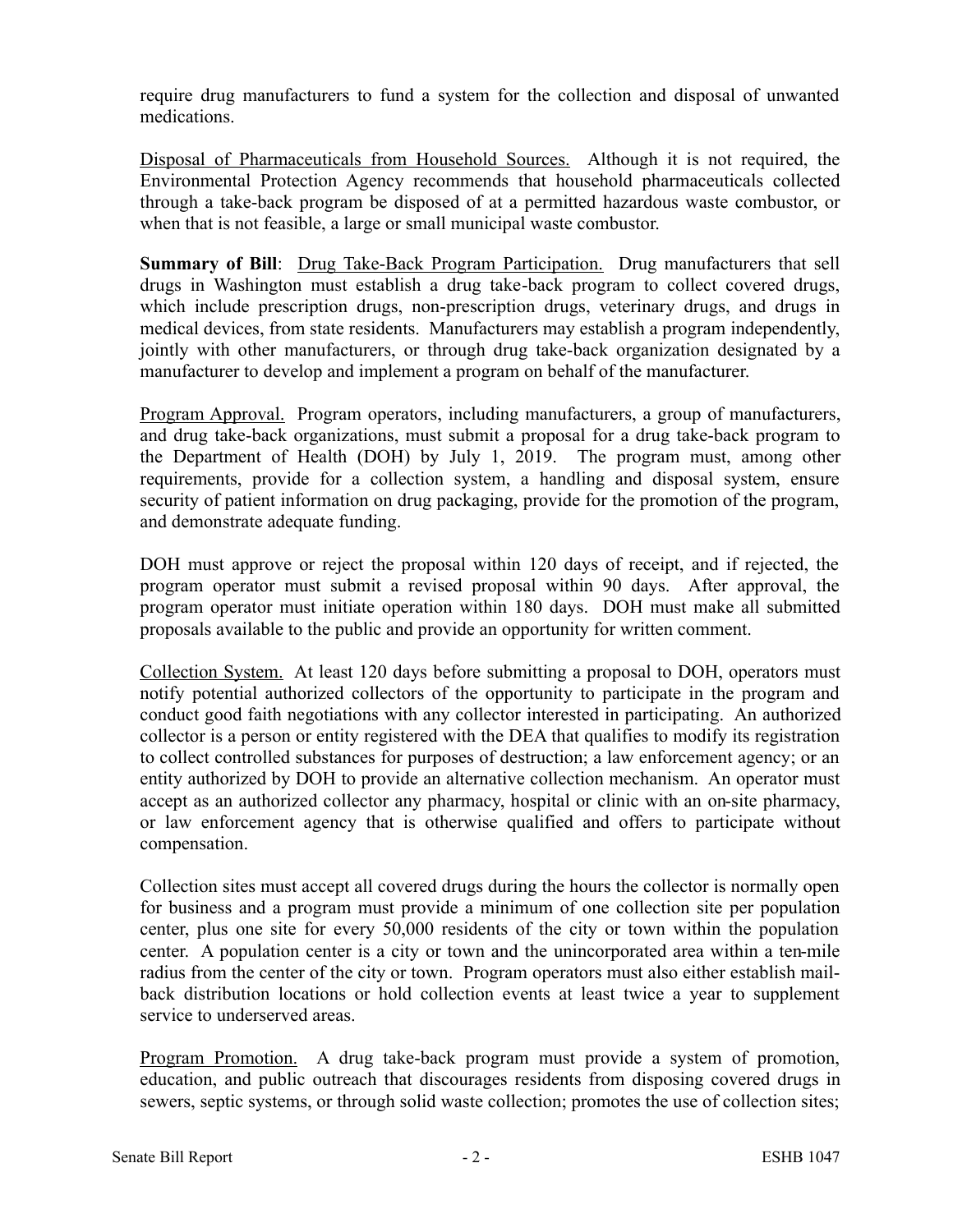establishes a toll-free number and website; disseminates educational and outreach materials; and provides consistent and recognizable collection receptacles.

Disposal and Handling of Covered Drugs. Collected drugs must be disposed of at a permitted hazardous waste disposal facility. DOH, in consultation with the Department of Ecology, may grant approval to dispose of covered drugs at a permitted large municipal waste combustor facility if use of a hazardous waste disposal facility is unfeasible. A program operator may also petition DOH for approval to use an alternative disposal technology or process.

Program Funding. A manufacturer or group of manufacturers jointly operating a take-back program must pay all operational and administrative costs associated with the operation of the program and manufacturers may not charge a point-of-sale or point-of-collection fee.

By July 1, 2019, DOH must determine its costs for administration, oversight, and enforcement and set fees to be imposed upon program operators at a level to recover those costs.

Reporting Requirements. By July 1 after the first full year of implementation, and each July 1 thereafter, a program operator must submit a report to DOH providing details about the drug take-back program.

DOH must submit an update to the Legislature, within 30 days of approving the first program. DOH must submit a report to the Legislature describing the status of approved programs and the impact they are having on specified outcomes, by November 15 after the first full year of operation and biennially thereafter.

Enforcement. DOH may audit or inspect the activities and records of a drug take-back program to determine compliance. If DOH determines a drug manufacturer or program operator is in violation of the act and does not come into compliance within 60 days of notice, DOH may order the entities to engage in or refrain from engaging in certain activities pertaining to drug take-back programs, and assess a fine of up to \$2,000 per day, but it may not prohibit a covered manufacturer from selling a drug in the state.

Local Laws. A county may enforce a grandfathered ordinance for 12 months after a DOH approved program begins operating, and a manufacturer in compliance with a grandfathered ordinance is in compliance with the state law for purposes of that county. At the end of the 12-month period, this act preempts local laws in the state.

Termination and Repeal. The authorization for drug take-back programs created in this act is terminated January 1, 2029, and the statutes regulating drug take-back programs are repealed on January 1, 2030.

**Appropriation**: None.

**Fiscal Note**: Available.

**Creates Committee/Commission/Task Force that includes Legislative members**: No.